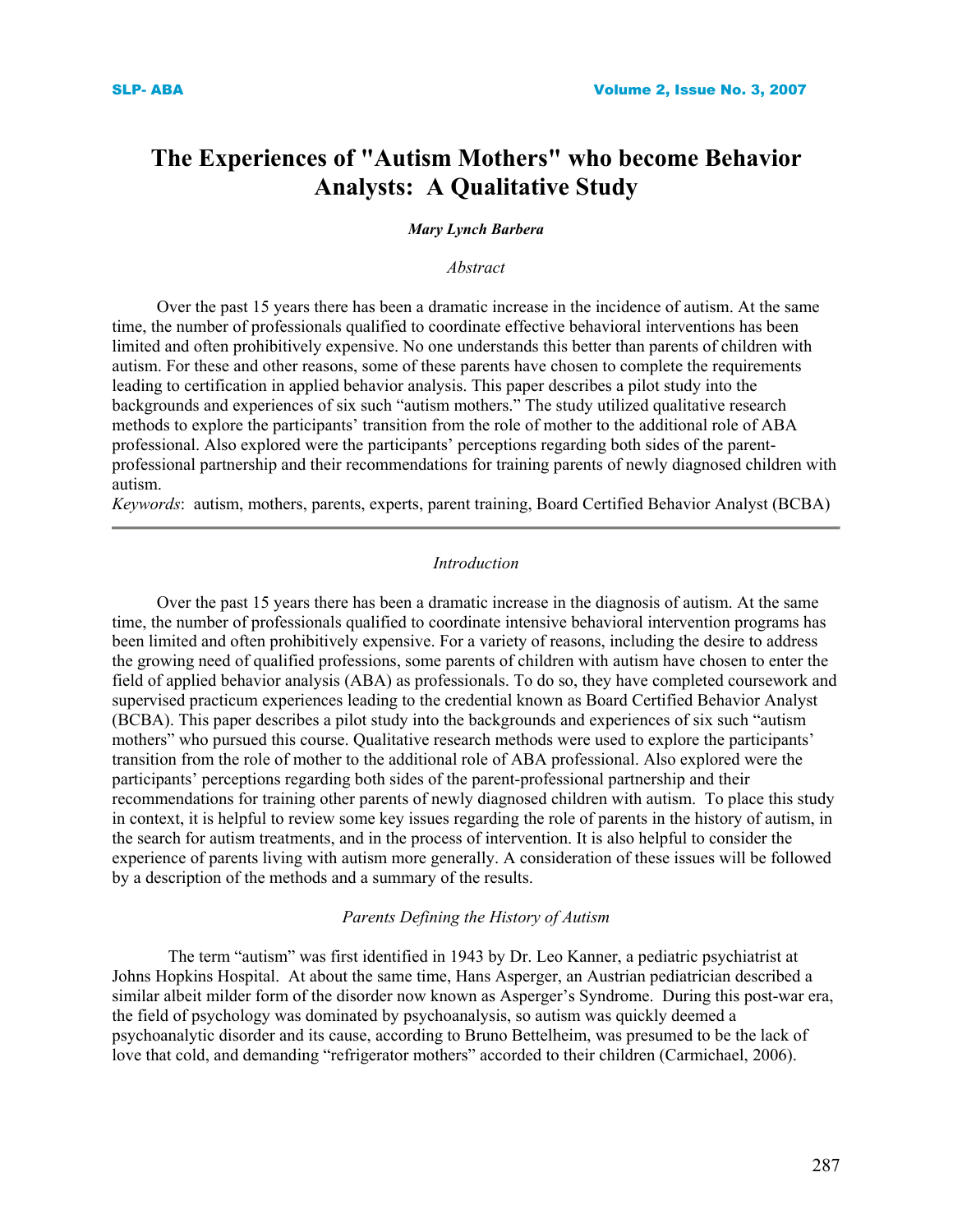Bettelheim's theory began to crumble in the 1960s owing to the work of a psychologist by the name of Bernard Rimland. Dr. Rimland became interested in autism when his own son began to present with symptoms of the disorder and when it became clear that the psychoanalytical framework could neither explain nor treat his son's condition (Rimland, 1964). Rimland knew that his wife did not behave in a cold and uncaring manner towards their son, and after an extensive review of the existing literature, he began to view autism as a neurologically-based developmental disorder. In 1964 Rimland published his ideas in a book called *Infantile Autism,* and in *1965* he founded the Autism Society of America. From this point on, parents began to classify autism as a neurologically-based disorder and by the early 1970's most professionals stopped blaming mothers for their children's diagnosis. However, autism was not recognized as a unique clinical diagnosis, separate from childhood schizophrenia or mental retardation, until the 1980s (Kantrowitz & Scelfo, 2006).

Over the past 15 years, an awareness of autism in our culture at large has been heightened by the dramatic increase in the incidence. Currently, one in every 150 American children is being identified with the diagnosis. Among the school-aged population in Pennsylvania, for instance, the number of students diagnosed with autism rose from 346 in 1993 to 5,805 in 2003. This is a 1578% increase over a 10 year period, and it is very close to the 1055% rate of increase reported by the U.S. National Department of Education (Wilson, 2006). Based on these figure, it can be argued that the United States is in the middle of an autism epidemic.

Given the growing incidence of autism and of the profound ways in which an autism diagnosis changes the lives of families, parents have once again taken a leadership role in the search for a cure. This was recognized by Dr. Thomas Insel, Director of the National Institute of Mental Health. In a recent cover story of Newsweek, Insel noted that, "Even longtime autism researchers say families have really led the way…families have become the real experts on this disorder" (Kantrowitz & Scelfo, 2006).

#### *Parents as Advocates for Applied Behavior Analysis*

While there is no cure for autism at this time, there are hundreds of treatments. However, the only treatment with scientifically validated support is applied behavior analysis (ABA) (New York State Department of Health, Early Intervention Program, 1999). In fact, ABA is the treatment recommended by the U.S. Surgeon General (Howard, Sparkman, Cohen, Green, & Stanislaw, 2005; United States Surgeon General, 2000).

Cooper, Heron, and Heward (2007) define ABA as "… a scientific approach for discovering environmental variables that reliably influence socially significant behavior and for developing a technology of behavior change that takes practical advantage of those discoveries" (p. 3). ABA offers scientifically-supported methods for increasing positive behaviors such (e.g., language, self help skills) and for reducing problem behavior (e.g., tantrums).

 The power of ABA to improve the lives of children with autism was brought to the forefront by the work of Catherine Maurice, mother of two children with the diagnosis. In the late 1980's and early 1990's, Maurice provided her then-newly diagnosed toddlers with intensive behavioral intervention, and both children "recovered" from the disorder. The children's diagnosis, treatment, and recovery have been documented extensively both in professional journals (e.g., Perry, Cohen, *&* DeCarlo, 1995) and in a book written by Maurice (1993) called *Let Me Hear Your Voice.* Later, Maurice partnered with colleagues from within the professional ABA community to edit a book called *Behavioral Intervention for Young Children with Autism* (Maurice, Green, and Luce, 1996), which provided additional important information about intensive behavioral intervention. Largely due to the work of Maurice, parents of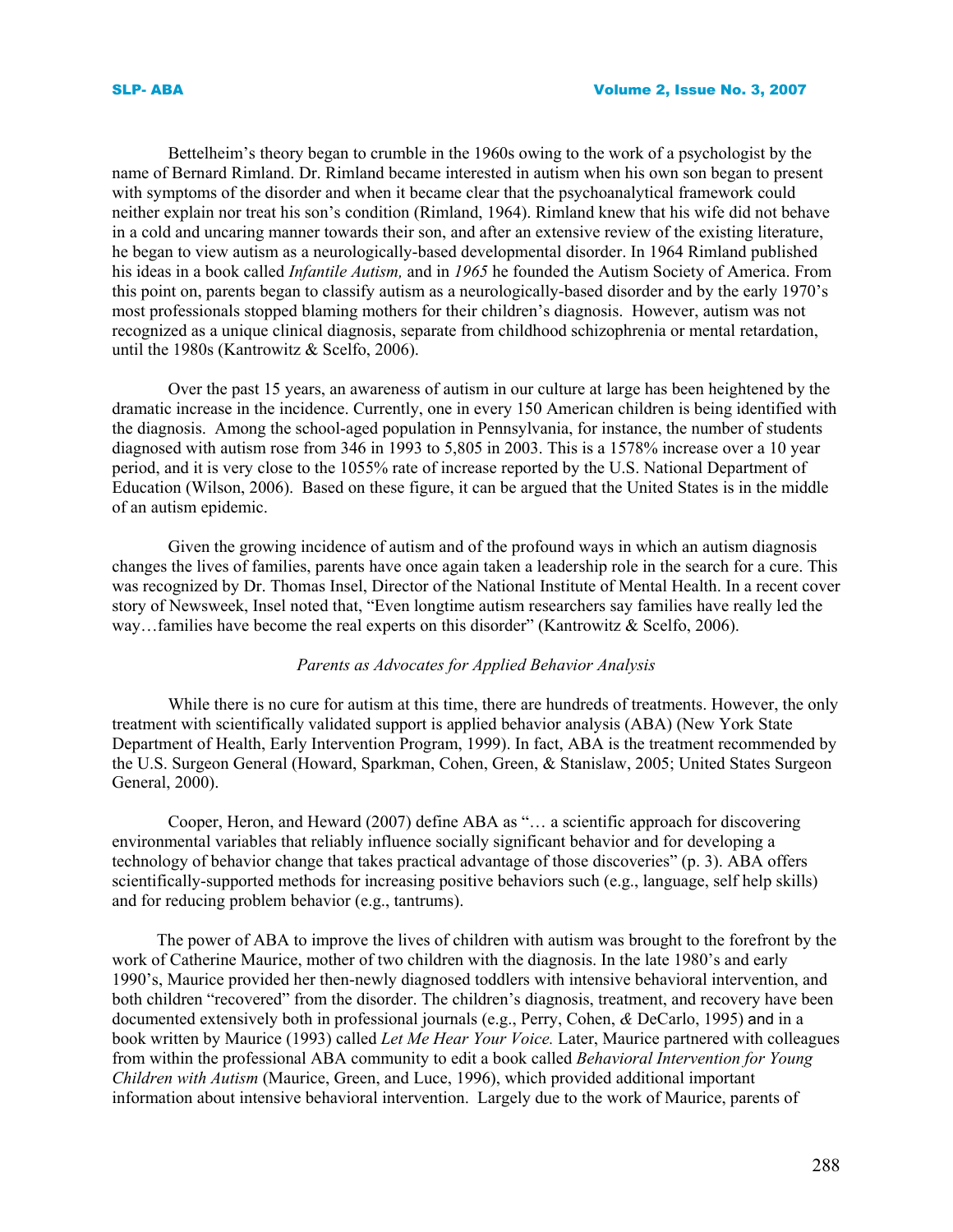children with autism in the mid to late 1990's and 2000's were given hope and direction for pursuing an effective approach to treatment. By reading Maurice books, parents learned that intensive early behavioral intervention could yield tremendous results.

The treatment that was provided to Maurice's children was based on the groundbreaking work of Ivaar Lovaas, a behavioral psychologist at UCLA. In 1987, Lovaas published a study describing the developmental progress of 59 children with autism (Lovaas, 1987). All children received some type of treatment. However, the 19 children who received 40 or more hours a week of 1:1 behavioral intervention demonstrated the best developmental outcomes. Moreover, nearly half (47%) of these children appeared "indistinguishable" from their same-age typical peers by first grade, and a follow-up study reported that they had continued to progress normally by the age of 13 years (McEachin, Smith & Lovaas, 1993). They all participated in their classes independently, without the need of aides or other special education services.

 Since these early studies, research into the efficacy of ABA has continued. A generation of children has now grown up with the support of ABA, and hundreds of studies have been published demonstrating the efficacy of behavioral techniques for teaching children with autism (Horner, Carr, Strain, Todd, & Reed, 2002).

 Moreover, in 1998, Jacobson, Mulick, and Green reported a study showing that intensive behavioral intervention is cost-effective in the long run, even though it is very expensive to implement short-term. Their research showed that if intensive behavioral intervention is provided during the formative years, fewer children require services after first grade through adulthood.

# *Parents as Leaders in the Effort to Solve the Autism Puzzle*

Parents of children with autism ("autism parents") have been involved at all levels in the search for and support of appropriate interventions. They have founded non-profit groups such as Cure Autism Now (CAN), Autism Speaks, and Unlocking Autism. Parents of children with autism are also primary participants in the Defeat Autism Now (DAN) biomedical movement, and many are serving as researchers into the possible environmental triggers associated with autism. Parents are testifying at congressional hearings, appearing on national television shows, opening autism schools and clinics, and authoring books about autism.

My personal journey with autism began in the late 1990's when my first-born son, Lucas, started to show signs of the disorder at the age of 18 months and then received the official diagnosis one day before his third birthday in July of 1999. My life changed drastically from that point on. I have been transformed since that time from autism novice to autism expert. Within three months of the diagnosis, after reading the Maurice books and researching the disorder, I began to implement a Lovaas type ABA therapy program with my son. I then became Founding President of the Autism Society of Berks County, Pennsylvania. After attending hundreds of lectures on autism, I began to receive invitations to present my own experiences at local, state, and national conferences. Then, in 2003, I completed the requirements for certification in applied behavior analysis (BCBA). At the same time, I began working as the lead behavior analyst for the Pennsylvania Verbal Behavior Project and subsequently co-authored a paper reporting the results of a single-subject research study that I designed to teach my son tacts (Barbera & Kubina, 2005). In May 2007, I co-authored a book entitled *The Verbal Behavior Approach: How to teach children with autism and related disorders* (Barbera & Rasmussen, 2007), which is written from my perspective as both a parent and professional.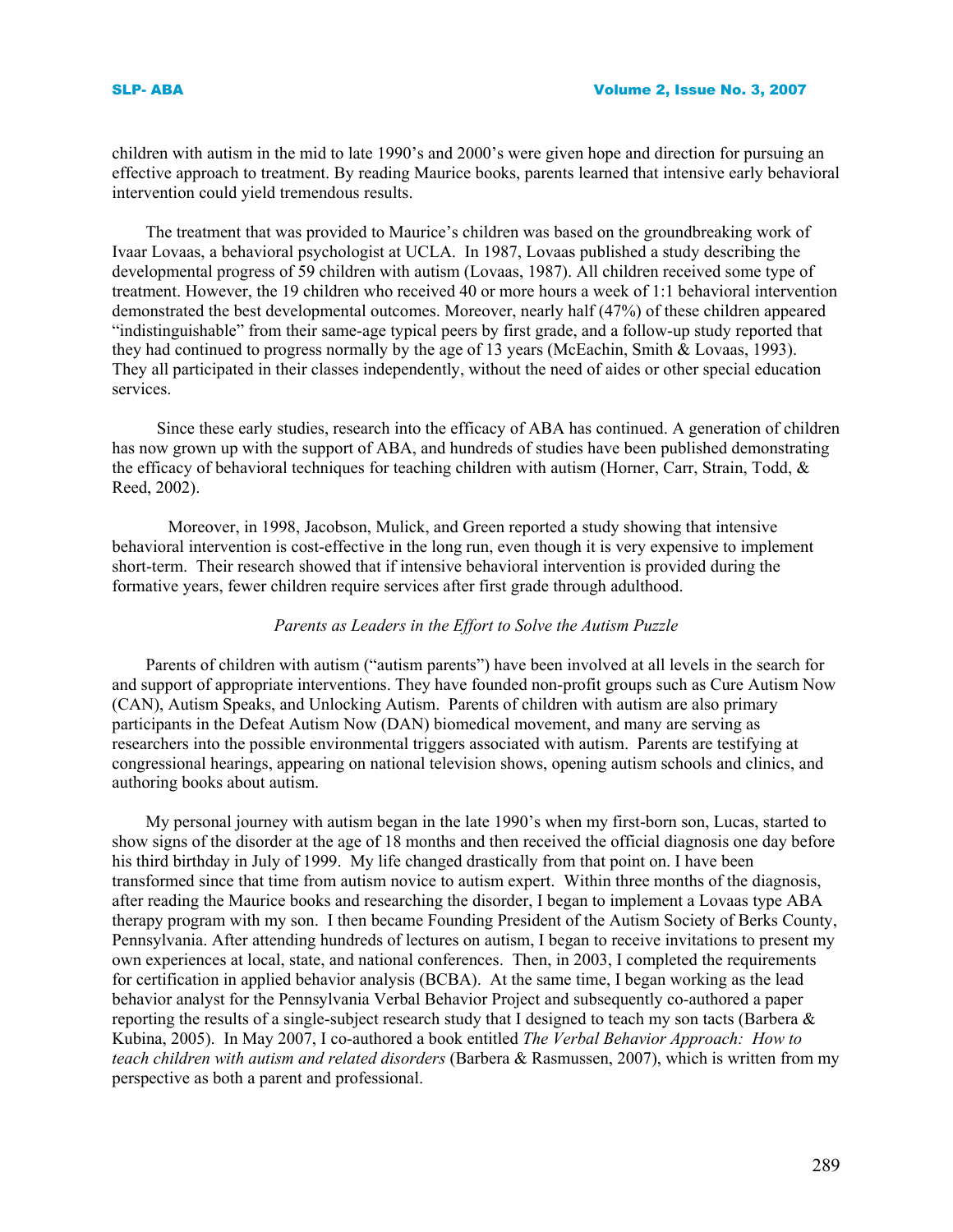# *Parents as Board Certified Behavior Analysts (BCBA)*

 In addition to leading the autism grass roots effort, some parents have chosen to implement behavioral interventions with their children and to complete the requirements leading to the BCBA credential. The BCBA credential is awarded by a national organization known as the Behavior Analyst Certification Board (BACB). This organization was formed in 1998 for the purpose of insuring a minimal standard of expertise among professionals who offer behavior analytic services. The need for a formal certification process became evident in the mid to late 1990s when a demand for services began to be addressed by individuals who lacked the proper training. In this context, the BACB sought to protect consumers from unqualified professionals and to assist them in identifying those with the proper credentials (Shook & Neisworth, 2005).

 Two levels of certification are offered by the BACB, including Board Certified Associate Behavior Analyst (BCABA) and Board Certified Behavior Analyst (BCBA). Both credentials require the applicant to have completed course work in ABA, to have completed clinical work under the supervision of a BCBA professional, and to pass a national certification exam. A detailed description of the academic and practical requirements associated with each credential has been published by Shook and colleagues (e.g., Shook, 2005; Shook & Neisworth, 2005; Shook, Johnston, & Mellichamp, 2004; Shook, Rosales, & Glenn, 2002; Warkomski, 2000).

 The BCBA credential requires an applicant to have completed a master's degree, to have earned at least 15 credits of post-graduate courses in ABA, to have completed a practicum experience supervised by a BCBA professional, and to have passed the national BCBA exam. The required coursework is offered by over 72 Universities across the country, including several that offer on-line courses, thereby increasing the accessibility of this option to a wider range of consumers, including parents of children with autism (Shook & Neisworth, 2005).

 Unfortunately, there is at present no way to determine the number of BCBA professionals who are also autism parents. A registry of BCBA professionals exists and is available on various websites (e.g., http://bacb.com). This registry makes it possible to identify BCBA professions in relation to geographical location, but it is not possible to search the registry for BCBA autism parents (Shook, 11-27-06, personal communication). I personally have contact information for only nine parent-BCBA professionals, including myself. However, it is reasonable to assume that there are others across the country, and this is an issue that should be explored further. A Yahoo Group was recently established as a forum for autism parents with BCBA credentials, and this may help to identify participants for future studies (autism parent  $BCBA@$ yahoogroups.com).

 Another important issue in need of research is the unique perspective that autism parents with BCBA credentials may bring to the table as coordinators of behavioral intervention programs. Statements are often made suggesting that these parents provide a unique perspective. For example, one third of the consultants of the Pennsylvania Verbal Behavior (VB) Project are autism parents, and the VB project handbook states that, "parent-consultants bring a perspective to the Verbal Behavior Project that ensures a family-centered approach" (PA Verbal Behavior Project Family Handbook, 2006, p. 6). Similarly, in her review of *The Verbal Behavior Approach*, Weiss (2007) states, "The messages for parents in the final chapter are especially compelling. It is here that one can really see the benefit of (Barbera's) experience on both sides of the parent-professional partnership."

The contributions of autism parents with BCBA credentials can be considered on other levels as well. One has to do with the impact of expertise and competence that comes with specialized training.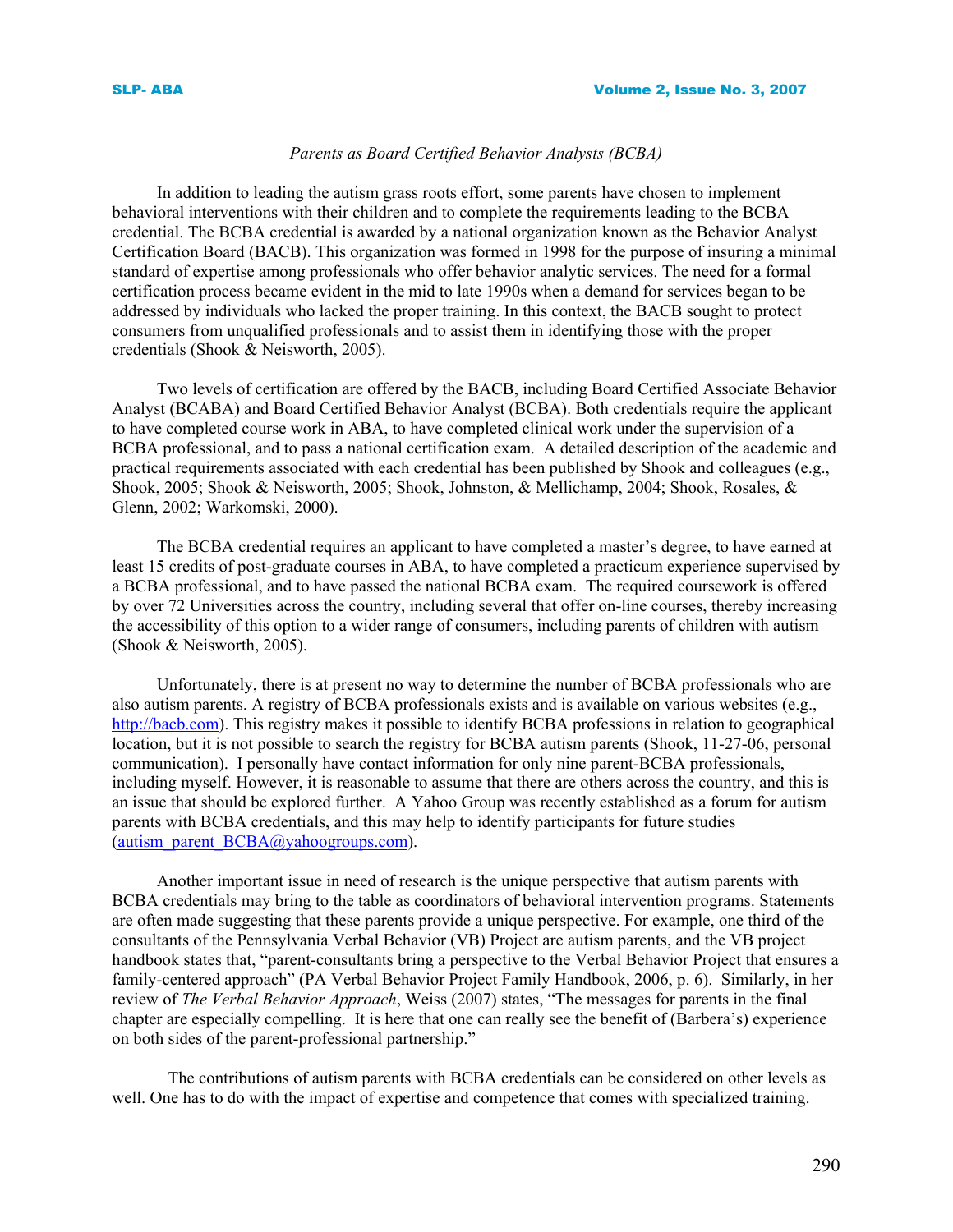For example, some researchers have suggested that children perform best when their families acquire skills and knowledge along with the confidence to apply that knowledge (Dunlap & Fox, 1999; Kuhn & Carter, 2006). Another level has to do with stress management. Studies show that stress is highest and most persistent in families where children are aggressive. However, parents with a professional background in ABA are likely to have a better understanding of how to prevent and treat problem behaviors so that aggression is reduced or avoided altogether. Finally, while most parents do not enter the field of ABA as professionals, those who do might be particularly adept at training novice parents. If that is the case, agencies who recruit ABA professionals may be particularly interested in recruiting autism parents as part of their staff.

In sum, there are a number of theories about the unique contributions of autism parents with BCBA credentials. However, these theories have not been supported empirically. If autism parents do make a unique and substantive contribution to the treatment process, then these contributions should be identified and integrated programmatically. Further research is needed to assess these issues.

# *Models for Studying the Development of Expertise*

The process of developing expertise in autism and in ABA has not been studied in detail. Some studies outline professional and parent training on specific methods or general ABA procedures. However, research that explores the development of expertise in both autism and ABA has not been conducted. To do so, it would be helpful to have a model against which an individual's performance can be compared. Two such models are summarized below.

#### *Novice to Expert Model*

 The Novice to Expert model was developed by Samuel Dreyfus (a mathematician) and Hubert Dreyfus (a philosopher) based on studies involving chess players and airplane pilots (Dreyfus & Dreyfus, 1980). According to its authors, students in any field pass through five levels of proficiency, including novice, advanced beginner, competent learner, proficient learner, and expert. At each level of the model, changes occur in three general aspects of skilled performance. First the learner moves from reliance on abstract principles to the use of concrete experiences. Secondly, the learner's perception changes as he or she begins to see things as a complete whole in which only certain parts are relevant. Third, the learner changes from being a detached observer to becoming an involved performer (Benner, 2001). While this is seen as the general sequence of progression, Dreyfus and Dreyfus (1986) note that not all learners become experts.

The Novice to Expert Model has been widely used to classify and study the acquisition of skills by learners in a variety of professions, including education and nursing (e.g., Brenner, 2001). However, despite its wide application, some researchers criticize the model and challenge the notion that skill acquisition occurs in a step-wise progression (Dall'Alba & Sandberg, 2006).

#### *Dall'Alba and Sandberg*'s *Model*

 Dall'Alba and Sandberg (2006) suggest that professional development involves both formal education and skill obtained "on the job." They propose a model with both horizontal and vertical dimensions. The horizontal dimension refers to skill progression that develops with practical experience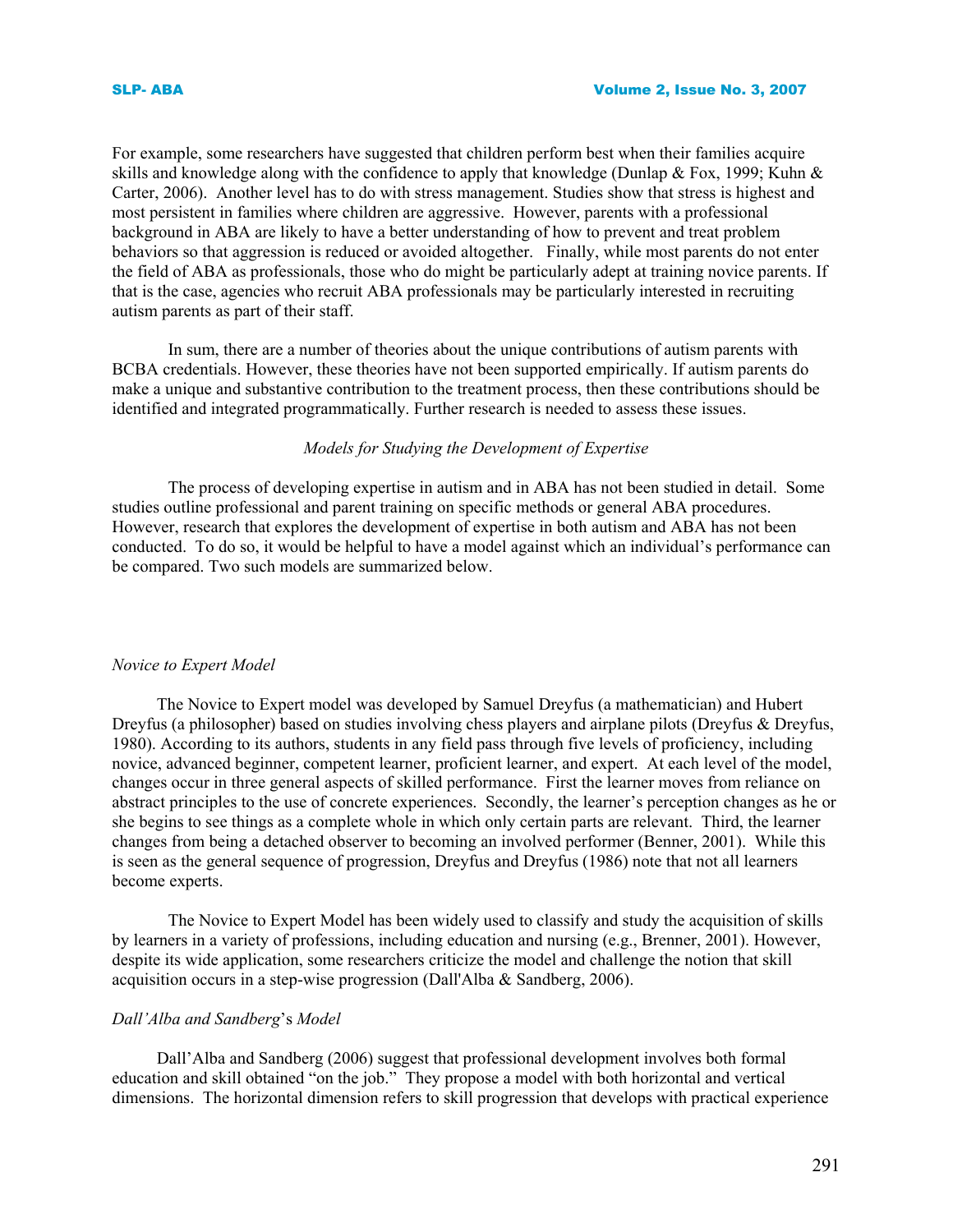and the vertical dimension refers to the knowledge that develops with formal training. Key to the Dall'Alba and Sandberg model is that horizontal and vertical progressions do not occur in a step-wise fashion, thereby accounting for different patterns in the development of expertise. However, research into the use of this model is limited. For example, research is needed to understand what constitutes a particular professional skill and how this particular skill or expertise develops over time.

# *Studying the Development of Expertise in Autism and ABA*

In some ways, the Dall'Alba and Sandberg (2006) Model may offer advantages over the Novice to Expert or other stage models for studying the development of expertise in ABA by autism parents. That is because autism parents are frequently forced to address the needs of their children for months and sometimes even years before they receive access to appropriate services or support. As such, these parents would gain "on-the-job experience" (progressing on the horizontal axis) before they began to acquire formal knowledge (progressing on the vertical axis). However, the appropriateness of using this or any model remains to be demonstrated, and the current study was designed to obtain preliminary information that could suggest which of the two models might be the best fit.

# *The Experience of Families Living with Autism*

Most of the research on autism and families published to date has focused on three issues: diagnosis, services, and coping with stress (National Institute of Child Health and Human Development, 2001). The present study addressed a subset of these issues including (1) the general experiences of parenting a child with autism, (2) coping with stress, and (3) ABA service delivery. Current literature in these areas is summarized below.

#### *Parenting a Child with Autism.*

 In recent years, a number of studies have begun to document the experiences of families caring for a child with autism. For example, Cashin (2004) conducted a phenomenology study involving nine such autism parents. These parents reported profound changes to self. Cashin summarized their reports by stating that "autism creeps into the selfhood of the parent not unlike a cloud of smog insinuating into a city on an otherwise cloudless day" (p. 166). Cashin identified several other themes in the data, indicating that parents experience less spontaneity, decreased social contact, fewer material things, and less time to pursue their own individual interests. However, positive experiences were also reported. For example, parents described rare moments when they truly connected with their child, and they noted tremendous personal growth in patience.

Hutton and Caron (2005) examined the impact of autism on 21 parents of children with autism. In this study, different parents reported experiencing many of the same feelings of frustration and stress. The parents also indicated feeling the constant need to plan ahead while having little personal time for relaxation or fun.

A qualitative investigation by King et al (2006) included 15 parents of children who had either autism or Down syndrome. Several themes were revealed by the data. Most parents stated that raising a child with a disability was a life-changing experience resulting in lost dreams, adaptation over time, and changes in world views. However, many also talked about positive contributions made by their children.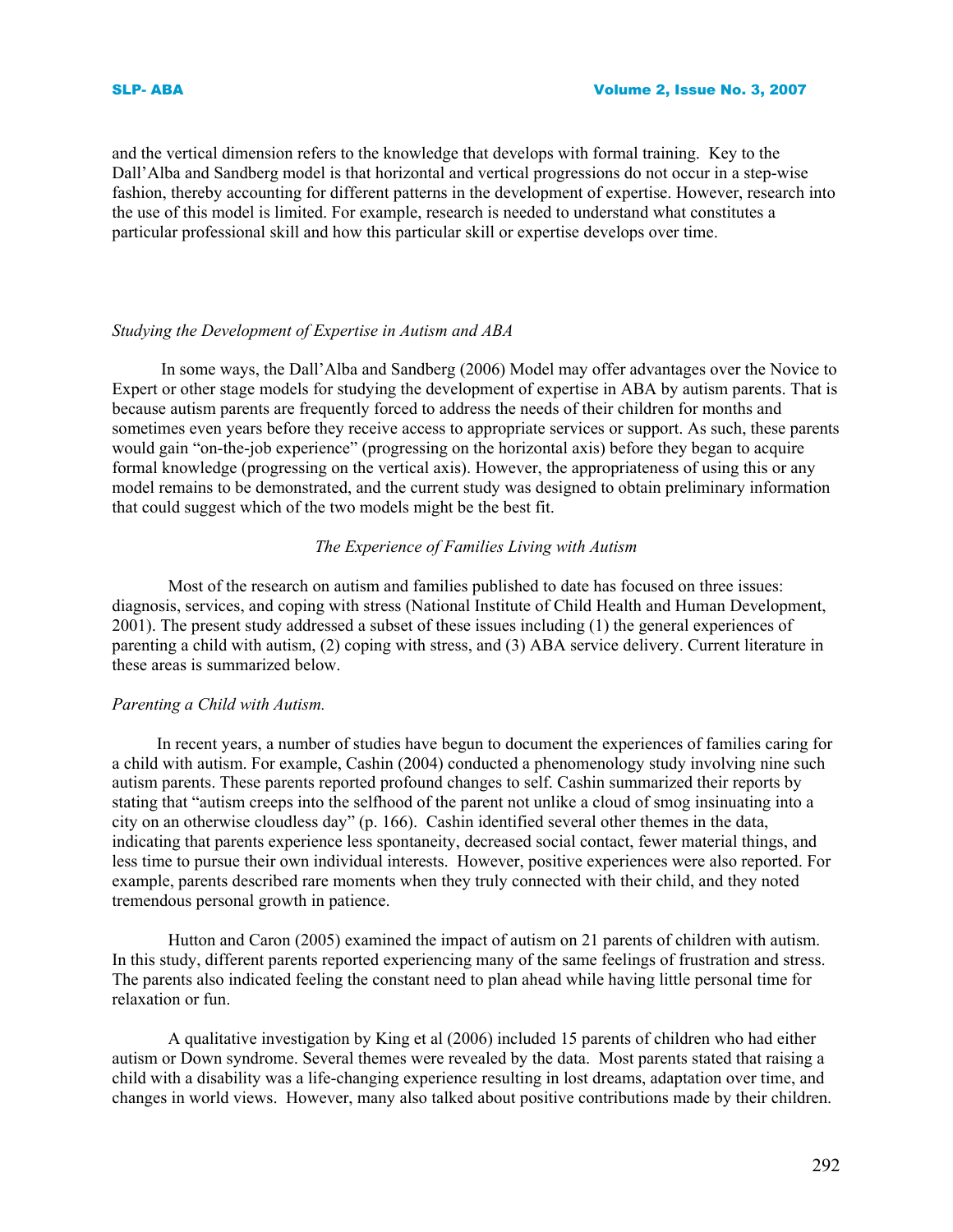For example, they indicated that caring for their children had helped them (the parents) develop patience, acceptance, tolerance, perseverance, compassion and unconditional love.

Two recent dissertations used qualitative research methods to explore the experiences of autism parents. The first of these was conducted by Glass (2001), who is himself the father of a child with autism and founder of an autism center in Virginia. His dissertation describes a phenomenology study involving six sets of parents. Themes that emerged from the data included the importance of spousal support, the need to adjust expectations and live in the present, the necessity to "divide and conquer," and the ability to find joy in the "little things." In addition, parents reported feelings of avoidance, grief, anxiety about the future, social withdrawal, anger, embarrassment, sadness, intensity and ambiguity.

The second dissertation described a case study by Johnson (2006) which adapted and utilized Glass' (2001) interview questions for studying the effects of autism on families and educators. Four themes that emerged from the data included the apparent lack of understanding by others in the social environment, the emotions associated with raising a child with autism, the importance of support systems, and the stress involved in working with the educational system. Johnson also found that the amount of stress experienced by parents and educators seemed to be related to the severity of behaviors produced by the child with autism.

### *Parent Stress and Coping*

A number of quantitative studies have addressed parent coping and stress levels experienced by autism parents. Much of the literature suggests that mothers and fathers of children with autism report significantly more stress than do parents of children without disabilities or parents of children with other disabilities, including chronic illnesses (Hastings, Kovshoff, Ward, Espinosa, Brown, & Remington, 2005; Gray, 2002; Hastings & Beck, 2004).

In Gray's (2002) longitudinal ethnography, more than half of the mothers reported persistent career problems, indicating that their child's autism prevented them from working at all or restricted the number of hours they could be employed. On the positive side, parents reported an overall reduction of stress over time. For example, two-thirds of the parents indicated that their present situation was better than it had been a decade earlier. However, several exceptions to this finding involved the report of ongoing high stress levels among parents whose children were aggressive.

On the side of coping, Singh and colleagues (2006) suggested that stress levels can be reduced by teaching parents how to handle problem behaviors, including aggression. Hastings and Beck (2004) also noted that when interventions result in children's language acquisition and in the reduction of problem behaviors, parents experience a greater sense of well-being and a reduction in reported stress levels.

#### *The Impact of Behavioral Intervention*

The belief that autism is curable leads many families to pursue treatments designed to cure the disorder (Levy and Hyman, 2003). Most educated parents with a newly diagnosed child will research the condition and learn that ABA has led to "recovery" for at least some children. This in turn will prompt them to implement an ABA program as soon as possible. But most parents have no idea when they make this decision how life-altering it will be.

 Dillenburger, Keenan, Gallager, and McElhinney (2002) suggest that empowering parents is central to ABA treatment success. They note that parents can and should be trained to become their own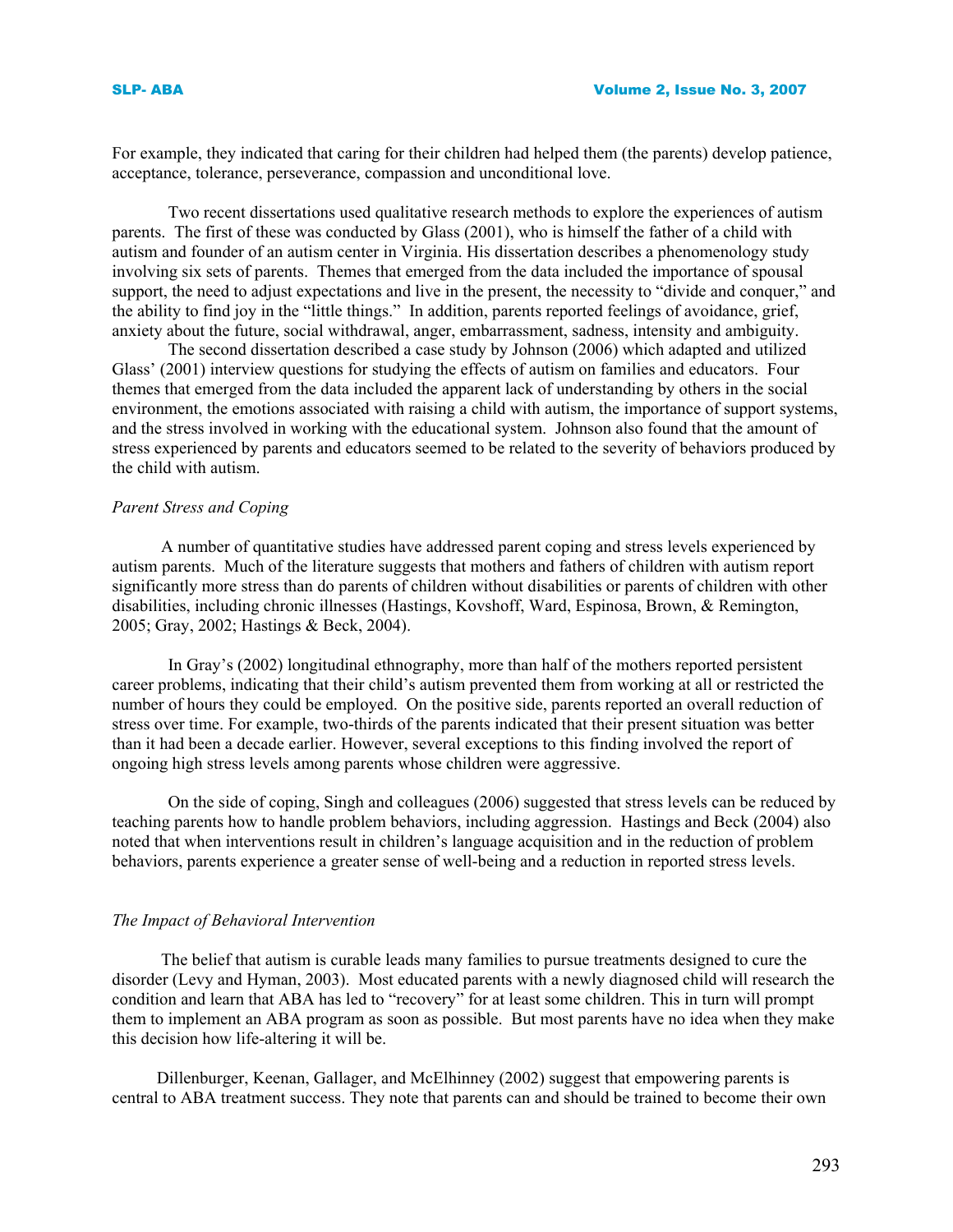child's therapist. By learning both content and hands-on techniques, parents are often able to take back some control over their family life.

Coordinating in-home ABA programs involves hiring staff, managing data and assisting ABA professionals in making data-based programming decisions (Weiss & Delmolino, 2006). In-home and school-based ABA programs can also be financially crippling to families, sometimes costing more than \$40,000 per year (Glass, 2001). With such a large investment of time, energy, and money, it is not surprising that parents who choose to implement ABA home programs for their children are highly motivated to learn all they can about ABA.

Dunlap and Fox (1999) suggest that children with autism have a better prognosis if their families acquire skills and knowledge, especially if they can go on to use these skills to solve problems and create appropriate learning environments for their children. In addition to possessing skills to help their own child, successful families also must be familiar with professional services and be able to navigate systems to access services when needed. In a study of 170 autism mothers, Kuhn & Carter (2006) found that those with the most autism knowledge reported assuming very active roles in promoting their child's development.

 Symon (2005) coordinated a week-long parent education program and reported that parents not only became proficient in the techniques but were able to go home and train others. Further, she stated that her study "placed parents in a role that is usually reserved for professionals, that of the expert trainer."

#### *Summary*

 This review of the literature has illustrated the important role played by parents in defining the nature of autism, in searching for autism treatments, and in assuming leadership roles as autism experts and ABA professionals. It has also provided information about the experience of families living with autism, coping with stress, and participating in their children's behavioral intervention programs. Further, this review has provided information suggesting that autism parents who choose to pursue a career as ABA professionals may bring a unique perspective to the table. At the same time, no studies have been conducted to assess either the level of expertise demonstrated by autism parents with BCBA credentials or the unique perspectives which these individuals bring to the table in their role as professionals.

# *Purpose*

 The present research was designed to obtain pilot data to explore the perception of autism parents with regard to the following issues:

- 1. Why, how, and when do parents decide to pursue BCBA certification, and what is the experience of their journey from novice to expert?
- 2. What is the experience of parents working as BCBA professionals?
- 3. What type of training could best support parents with newly diagnosed children in becoming proficient in using ABA strategies?

# *Methods*

*Recruitment of Participants*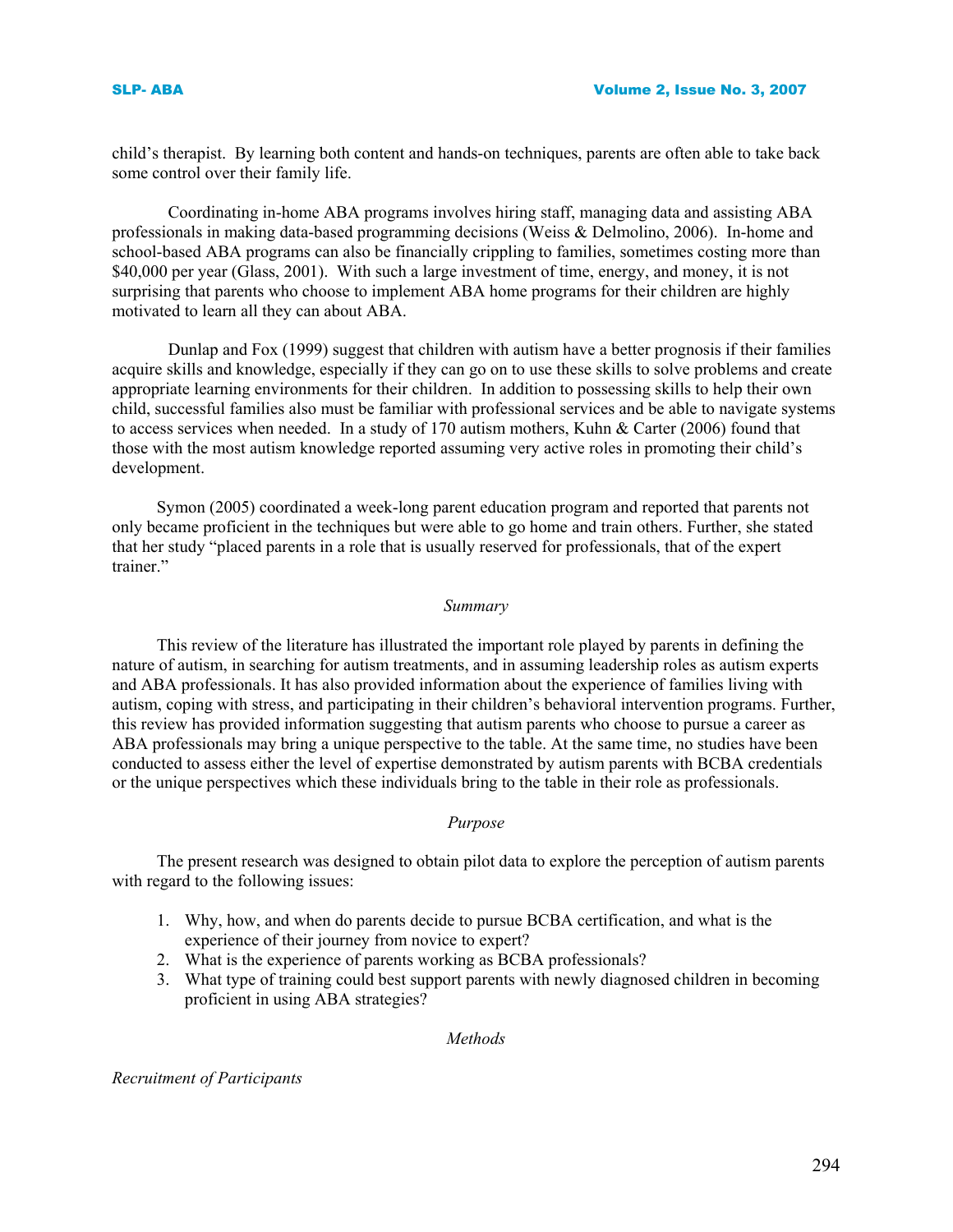As indicated above, there is no way at present to examine the registry of BCBA professionals for the purpose of locating those who are parents of children with autism (Shook, 11-27-06, personal communication). Therefore, participants can only be recruited by requesting volunteers from organizations that hire BCBA professionals. In this case, six of the author's BCBA co-workers were known to be mothers of children with autism. All six were sent an invitation via e-mail to participate in the study with the understanding that participation was voluntary. All six agreed to do so, and all six were assured that confidentiality would be maintained with respect to any specific identifying information.

# *Participants*

Six mothers of children with autism participated in this study. Information about each participant was obtained through a questionnaire. Table 1 summarizes characteristics of the group. The mother's ages ranged from 39 to 50 years, and the length of time during which the BCBA credential ranged from 1 to 4 years. The ages of the participants' children (four boys and two girls) ranged from 8 to 17 years. Severity levels also varied. Two mothers reported that their children had mild autism as both of these children are functioning in regular education settings with little or no support. The other four children were reported to be functioning in the moderate or severe range of autism and currently spend the majority of their school days in self contained autism support classrooms. Participant number five reported that her daughter was diagnosed with mental retardation, deafness, visual impairment, and cerebral palsy in addition to autism.

| <b>Participants' Characteristics</b> |                                  | <b>Characteristics of Participants' Children</b> |            |                           |                           |
|--------------------------------------|----------------------------------|--------------------------------------------------|------------|---------------------------|---------------------------|
| Ages                                 | <b>Length of BCBA Experience</b> | Ages                                             | <b>Sex</b> | <b>Official Diagnoses</b> | <b>Estimated Severity</b> |
| 39                                   | 2 years                          | 8 yrs                                            | М          | Autism                    | Moderate to severe        |
| 39                                   | 3 years                          | $10$ yrs                                         | М          | Autism                    | Moderate                  |
| 41                                   | 4 years                          | $11$ yrs                                         | М          | PDD-NOS                   | Mild                      |
| 46                                   | l year                           | $11$ yrs                                         | F          | PDD-NOS                   | Mild                      |
| 43                                   | 2 years                          | $15 \text{ yrs}$                                 | F          | Autism*                   | Moderate to severe        |
| 50                                   | 2 years                          | 17 yrs                                           | М          | Autism                    | Moderate to severe        |

*Table 1. Characteristics of the participants and their children* 

\* This child had co-morbid diagnoses of mental retardation, deafness, visual impairment, and cerebral palsy.

# *Instrument*

A questionnaire was used to obtain each participant's responses. The questionnaire began with the following statement.

Thank you for agreeing to participate in this study. Below are some topics that represent the focus of my study. Please reflect on your experience as the mother of a child with autism and as an ABA professional as you respond. You are welcome to respond as much as you like in response to each question.

- 1. Describe why, how, and when you decided to pursue BCBA certification, including your journey from novice to expert.
- 2. Describe your experiences working as a parent-BCBA.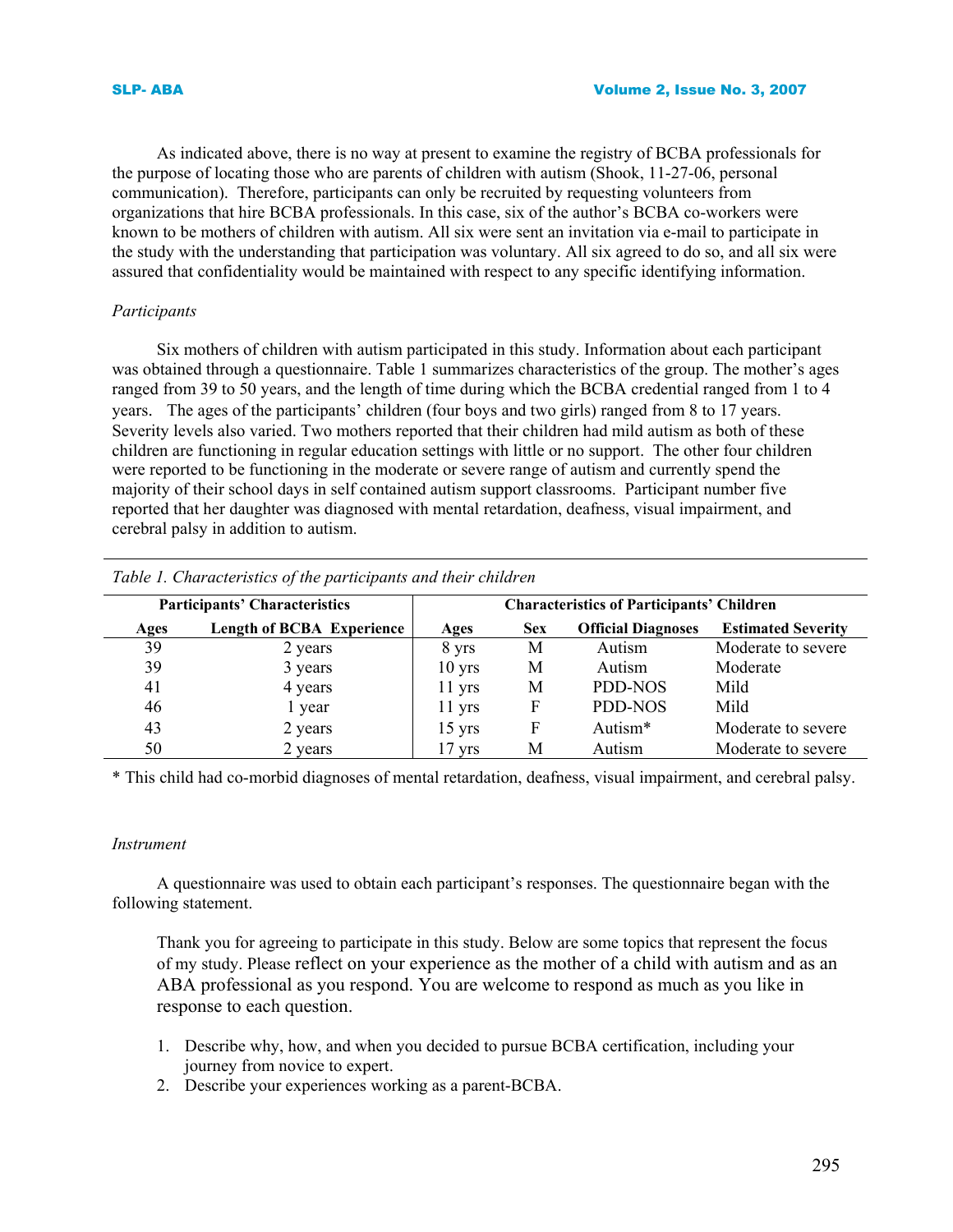3. What type of training do you think parents of children with autism need in order to become proficient in the use of ABA techniques?

#### *Data Analysis*

The data for this pilot study consisted of the narratives provided by the participants in response to the prompts stated above. Following the guidelines established in qualitative analysis (e.g., Wolcott, 1994), the data were reviewed a number of times, and a pattern analysis was conducted to identify content themes. These themes, with representative quotations, are provided in the data summary, below.

# *Results*

# *Question # 1 – Describe why, how, and when you decided to pursue BCBA certification, including your journey from novice to expert*

This question yielded the longest and most elaborate responses. The six participants came from different backgrounds and careers (education, psychology, medicine, and business) but all felt educated enough to research interventions for their child soon after diagnosis. Most found that they enjoyed providing ABA therapy to their own child. This led them to seek more and more information about ABA and eventually to pursue certification. Five of the six participants held a Master's degree or higher prior to their child's diagnosis. All six women took advantage of distance learning programs to complete the required ABA coursework. Here are some sample responses:

"Before having a child with autism, I earned a master's degree in psychology, and worked in a variety of human service jobs. By the time my child was diagnosed, I had plenty of academic background to guide my search and decisions about interventions. I was able to make decisions based on scientific research. That led me to pursue ABA as the best possible treatment for my child's autism."

 "As a regular education teacher for 10 years, it was a natural transition for me. When we first hired a private behavior analyst, I noticed I was more interested in the procedures than the other "autistic" mothers. While I did have to shift my paradigm of what I thought education was, it was exciting."

Most participants reported the need to leave a job or entire career soon after their child was diagnosed. Some became BCBA's because of the lack of qualified personnel available to meet the needs of their own and other children. One mother reported that her need to learn more was essential to prevent her daughter from being institutionalized.

 "I had initially learned of ABA through Catherine Maurice's book, *Let Me Hear Your Voice*. We live in a rural area and there wasn't anyone 'local' that knew anything about ABA. It was hard to find the time to research anything at all. This was in the early 90's when few regular people had computers and the Internet was still 'young'. We didn't get a computer until 1995 and that is when I started to get the information I needed."

 "Soon after my son's diagnosis, I left my part-time job when I realized that researching and implementing intervention therapies and planning for his educational needs would be a fulltime job."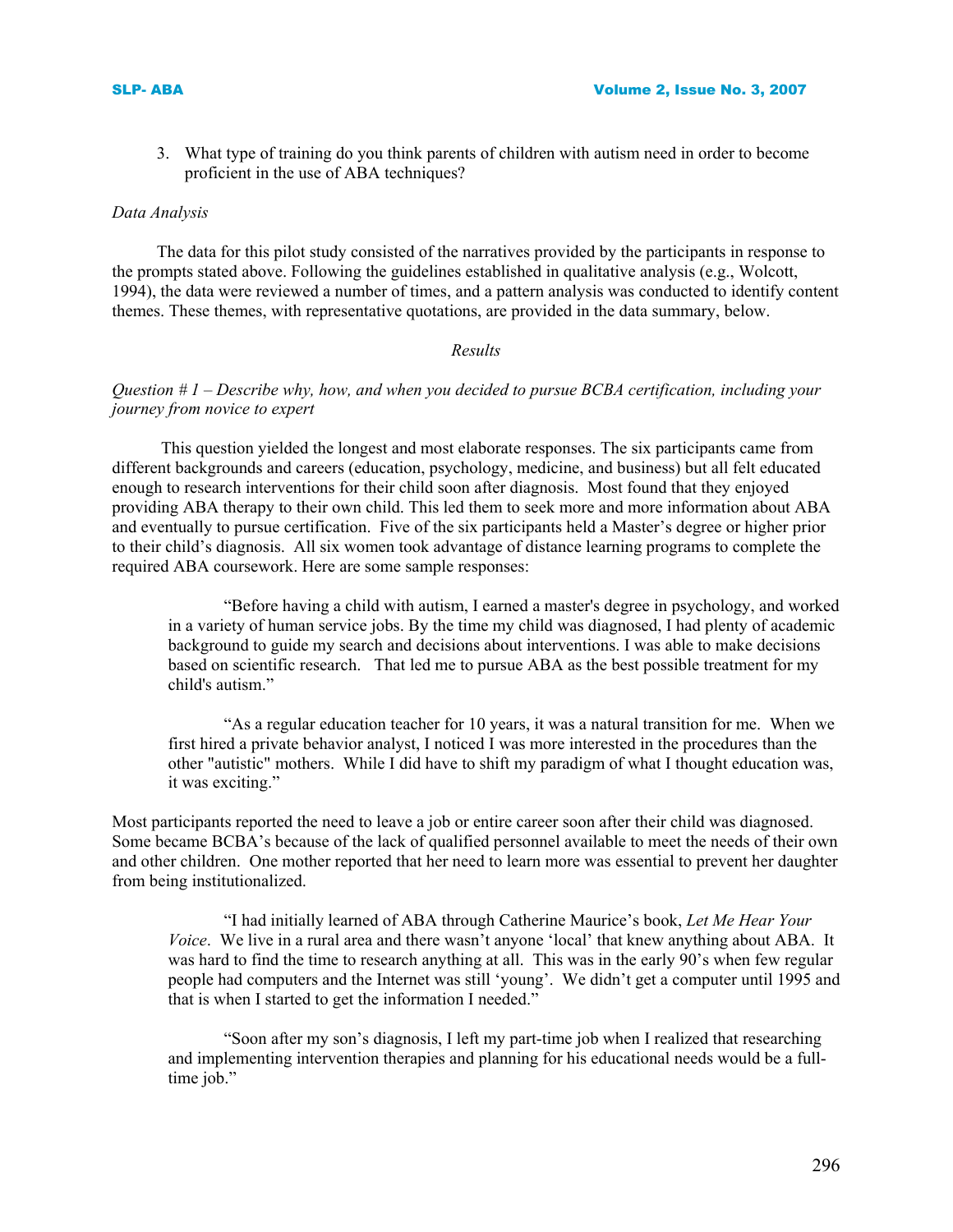"As I researched the many treatment options for young children with autism, I found that Applied Behavior Analysis (ABA) was the only scientific method of intervention that was proven to benefit children with autism."

 "I quickly learned that parents who didn't have the educational background to evaluate research and advocate for the best treatments got far less than the parents who had the education and drive to search out the best."

 "While running the ABA program for my son, I realized that I loved this work and these children! The detailed nature of coordinating the program and developing relevant educational drills was a perfect fit for my strong organizational skills**."**

 "When my child became school age, I decided it was time to go back to work, and thought to try working with kids with autism. I quickly got a job as a Behavior Specialist but since I had no formal training (other than workshops provided by my daughter's consultant) -- I thought I'd soon be discovered as a fake. Instead, I discovered that I knew more than most of the other professionals working with children in the agency. I was shocked to discover how ABA had been watered down and misused, so that an intervention which started out as science had, at times, become at best useless and at times harmful to the children."

 "Another factor was that our ABA consultant had moved away, and that now that my child was in regular elementary education, it was a much harder battle to fight to get the school to pay for ABA consultation. Gaining the skills myself seemed like a less stressful solution."

 "I really feel like pursuing my BCBA was a matter of survival. When I finally got a diagnosis at age 7 I found, to my utter surprise and dismay, that there were no educated professionals on whom I could depend. Certainly not the speech therapist, the school teachers and specialists, not the pediatrician, not the neurologist, and not the psychiatrist. I could not afford to hire a BCBA from out of state nor could I find home staff who could deal with both my child's language needs and her extreme aggression. I had to educate myself in order to survive, to keep from putting my daughter in an institution. She went to regular kindergarten which was a disaster. Then she was placed in a room in the basement by herself with three adults who could (and did) physically restrain her throughout the day. I lost my job when she was kicked out of the school's after-school program."

Most participants noted that major advocacy was needed to secure services; that learning about ABA and verbal behavior (VB) involved a steep learning curve; and that time was wasted along the way.

 "This treatment was not easily available -- it took some heated meetings with the educational professionals in order to get them to provide funding for an ABA consultant -- we were shown a letter from a parent stating that ABA had caused post-traumatic stress disorder in their child. However, we were lucky as other parents had fought this battle before us and won - and we knew that."

 "The supervisor would attend our consultations and was openly antagonistic. So much time was wasted by this battle and I was so angry about it. Eventually, we transitioned to the school district and they were somewhat 'easier' to work with but had even less expertise."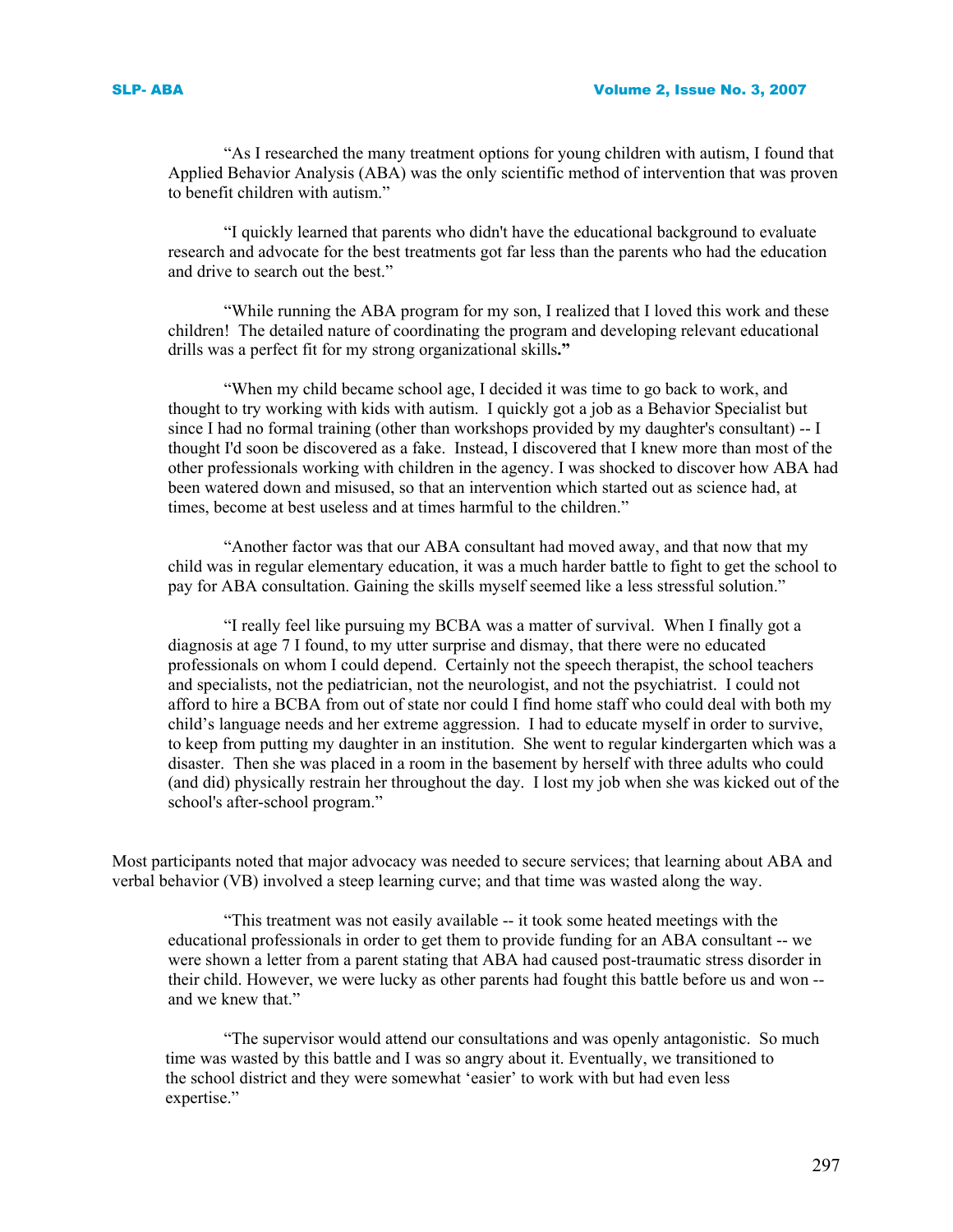"In 1999, I heard about Verbal Behavior and Vince Carbone. After attending a conference in NC where he spoke with Dr. McGreevey, I began to try to change our DTT program into a VB program. My son's teacher had attended the same conference so we worked together to try to make the changes and implement the program but it was difficult. We had the ABLLS but since my son was non-vocal, we weren't sure how to score parts of it, etc. Again, a lot of valuable time wasted."

Most women stated that their learning continues and that they and/or others do not consider themselves experts.

 "The road to "expert" is still on-going. My knowledge has grown exponentially through my experience working (as a BCBA) as well as mentoring from more experienced colleagues and attending training sessions and reading journal articles and books."

 "I currently struggle with the desire and need to spend more time in research and study and the demands of my own child which continue to be great. I am sure my "growth" has been both slowed (because of the time limitations) and expanded (because of personal experiences) because I am a parent of an autistic child."

#### *Question # 2- Describe your experiences working as a parent-BCBA professional*

Responses to the second question yielded mixed results. The participants generally reported feeling positive about their work as a BCBA and most stated that being a parent of a child with autism helped give them perspective on both "sides" and helped them develop "trust" with other parents.

 "In short, I find it an amazing experience. I feel like I have the best of both worlds. I can totally relate to the professionals in the field, while having the benefit of also being able to relate to and understand parents. It is a definite plus, as I have found that parents will quickly let down their walls and "trust" me a lot easier than they would someone who is not a parent. "

 "The most interesting aspect of working as a BCBA and being the parent of an autistic child is being able to relate to all sides of the experience. I find myself very protective of parent interests especially within the school setting."

 "I try to provide some insight into what the home situation might be. I like to think that I am helping not only the learners with autism but also serving as someone that makes the professionals think about what may really be happening and that many of the parents are simply overwhelmed and don't know what to do about their situation. Maybe this will make communication between the home and school more effective or at least less like two different sides who can't agree with each other. Maybe less time will be wasted on the petty stuff. "

 "Seeing a variety of schools and how they handle kids with autism, has really given me a lot of perspective on my own daughter's situation. I know that her school could be better -- or way worse. I have a better understanding of the school system."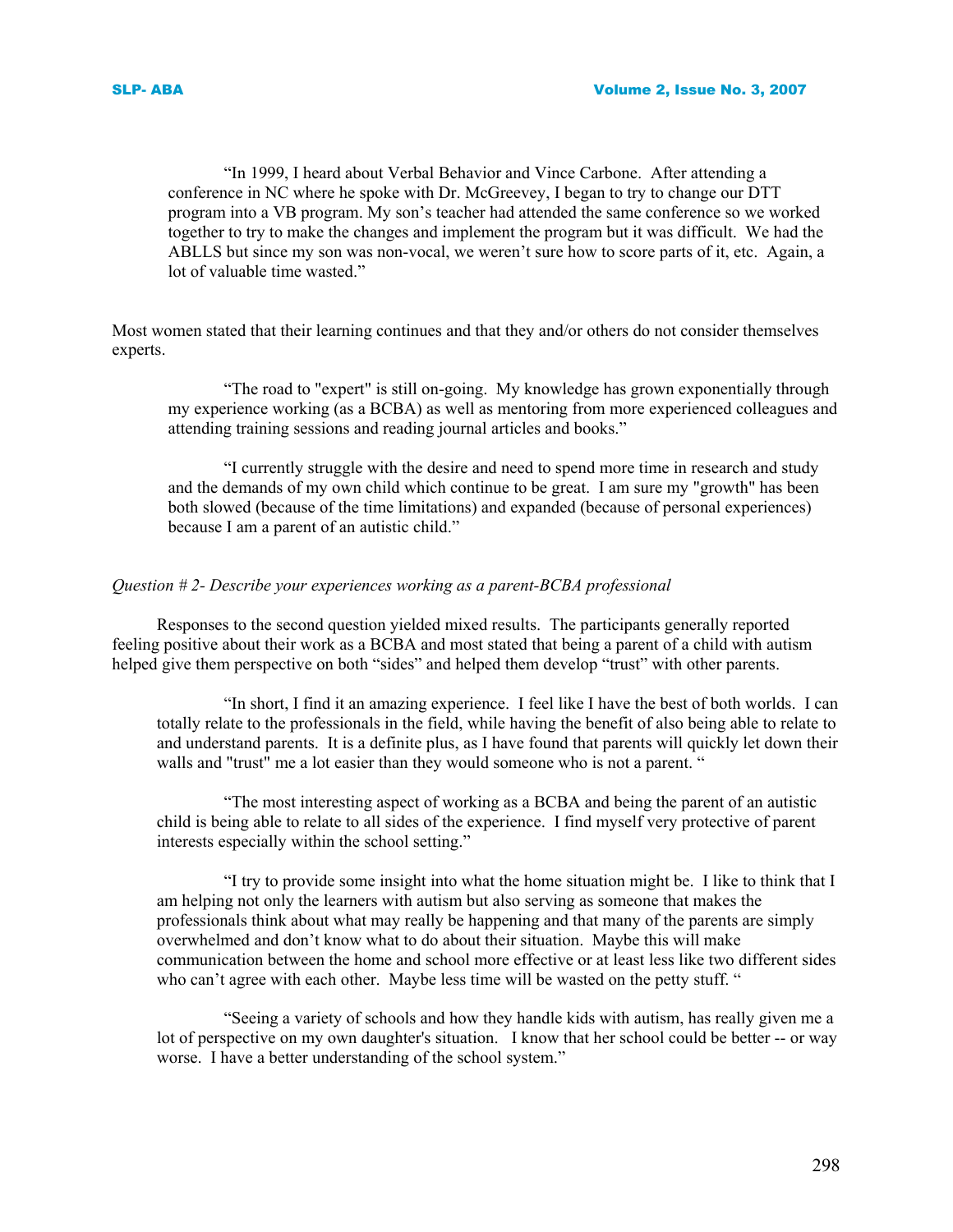"I am able to draw on my own experiences of not only what worked for me and what didn't but also the toll of intervention on the family. I have been able to provide services for many families for free in order to get them started and so they can see the value of the intervention for their child and their child can get started with language."

 "There is also the benefit that everything I learn from working with others and from training I can apply directly to the benefit of my own child."

A few parents reported conflict and guilt related to fulfilling both roles.

 "Many things about the job are frustrating, and make it tougher to be the parent my own child needs -- the random hours and driving all around make me tired and frazzled. I feel like I am constantly juggling schedules, and there is never enough time."

 "There are so many crossovers and double points of connection -- many times, my own daughter is in activities or therapy with my clients. This hasn't really been a problem though, but it is a constant in my life. I even got a release of information which allows me to talk to my older daughter, who is a Karate instructor for one of my clients."

 "Being perceived as a "mom" is more of a detriment in schools. When I am working with parents (in homes), the parents respond very positively to my specific understanding of their situations, they love that I am a mom too and really understand what they are going through. Having this parent perspective can lead to lack of trust in a school situation, where I can be seen as not being on the school's side."

 "Unfortunately, I've come across some ABA professionals who promote the idea that an ABA consultant without a graduate degree in a related field (either Master's in ABA and/or Masters in Clinical Psychology) is not qualified to be a behavior consultant. At least one professional referred to me as a "business person" and, as such, not qualified. While these unfounded statements are annoying, I know that my unique set of skills and experiences have proven me to be a competent behavior consultant."

 "There is quite a bit of guilt when I find myself spending more time and energy with the autistic children of other parents (I have to make a living) than with my own child. Because then I think about the reason I got into the field in the first place. If I did some other line of work there would be a clean distinction between the two - work to make a living and work with my child. Now I am doing the work my child needs from me - but I am doing it more often with other children - and I am still having to depend to a large degree on others for my own child's education. There is just not enough of me to go around."

# *Question # 3- What type of training do you think parents of children with autism need in order to become proficient in the use of ABA techniques?*

BCBA mom participants varied in their responses regarding training of novice parents when answering question number about the type of training they think parents of children with autism need in order to become proficient in ABA techniques.

 "This is a very tough question to answer because the amount of training needed depends on a parent's current foundation of knowledge. I have met with parents who were trained as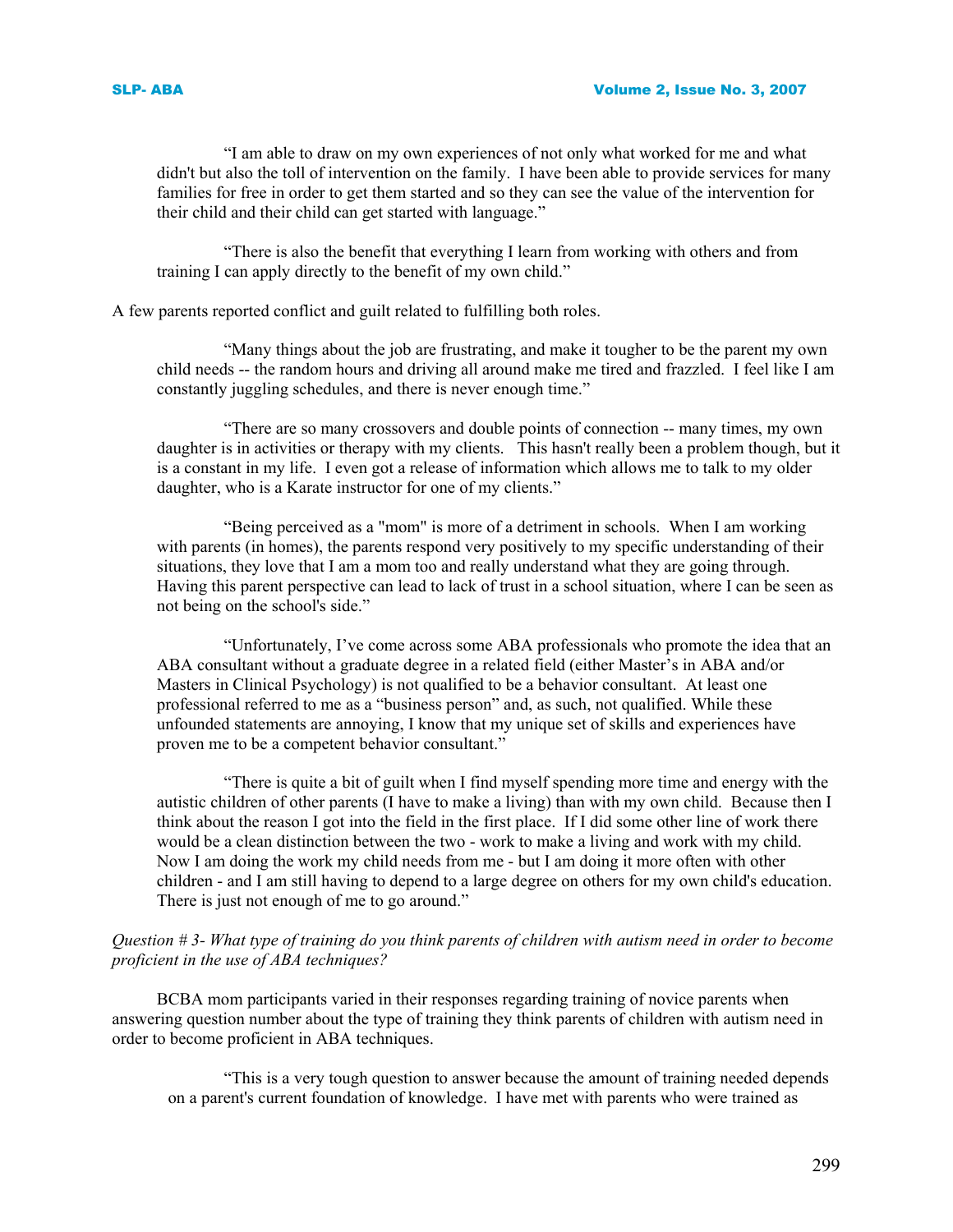teachers, lawyers, doctors who can master and apply principles with very little training and then there are parents who have a great deal of difficulty grasping even the simplest principle of ABA"

 "At the minimum, a training series on the basics of ABA and VB (broken down into short trainings for easy understanding and "digestion") and more importantly TONS of guided practice."

 "I think the system of some current trainers of having a system of trainings that require pre-requisite trainings or skills and that build on each other is excellent especially when they also provide hands-on trainings along with the informational trainings."

 "Self-training programs that included video would be great but there would always be a need for guided practice to correct errors since in some instances small errors by an instructor can lead to major problems for a child."

 "I think videos examples and practicing with someone is great. I think parents should be trained to recognize mistakes people make or some of the "when this happens" kind of things. Maybe have some hands on "mistake identification".

In addition to recommending ABA/VB overview training, participants also recommended that novice parents be training specifically on reinforcement principles, manding, prompt fading, task analysis, the functions of behavior, and behavior reduction strategies.

 "I think parents need the basics in reinforcement. Most people don't realize what behaviors to reinforce but worse yet, they don't know how NOT to reinforce problem behavior. It would be very beneficial if parents knew how to determine the function of problem behavior and then how to teach a replacement for it. "

Overall, the training that most participants recommended was hands-on training with a qualified and experienced BCBA professional.

 "Workshops can be useful, for the few people who are able to take information in as they are watching and remember enough to actually do it -- but this is rare. Hands**-**on workshops are more useful, but it is hard to have hands on workshops in many of the needed skills."

 "Finding a highly-competent person who is doing what you want to be doing and then working side-by-side with this person is key!"

 "There just need to be more skilled practitioners to get out there in the schools and homes -- there are so few, and so few that are accessible to families with average or low incomes."

### *Discussion and Conclusion*

Ironically, 40 years after Bruno Bettelheim's (1967) claim that autism is caused by detached, unloving, "refrigerator mothers", mothers of children with autism have actually surfaced as some of the most effective advocates and educators of children with this disability. Many mothers are leaders and experts in the field of autism. They have helped to redefine the nature of autism as well as the nature of the treatment. The current study is only the first in this important line of inquiry.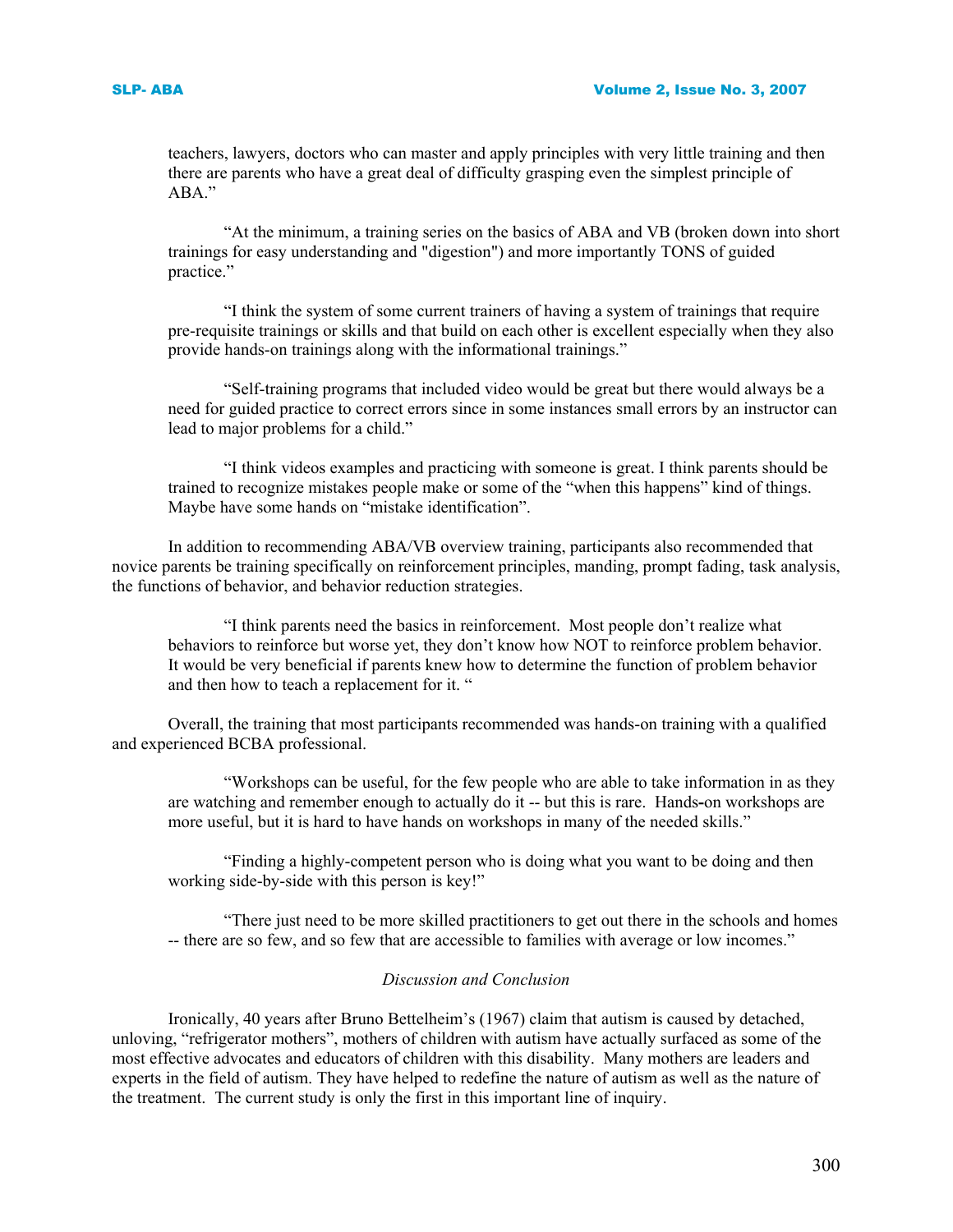This qualitative pilot study revealed several positive themes including: a natural progression from a variety of backgrounds; a passion for the work of behavior analysts; a love of learning new concepts to help their own and other children; advocating for all children to experience best practices in treatment; being able to gain the trust of other parents easily; and serving as a bridge between parents and professionals. Several of the six participants reported some negative experiences when dealing with professionals and also experienced some guilt, conflict, and time constraints in attempting to serve both parent and professional roles. When giving views on training, most of the participants stated that the best way to train novice parents was to provide them with guided practice from skilled professionals.

# *Limitations*

 The results of this study are limited in three ways. First, the majority of the participants were recruited and hired by me as co-workers in the same agency. Since I am a trusted colleague to these women, there is no doubt that my views may have influenced their attitudes. Secondly, there are only six participants in this study and five of them live in Pennsylvania, thus limiting the generalizability of the findings. Third, all six women organize their work in applied behavior analysis around Skinner's (1957) analysis of verbal behavior, although most have had previous experience with more traditional approaches to behavioral programming. Finally, there is no way to know whether the views of the participants in this study are representative of the views of the larger population of parent BCBA professionals.

#### *Future research*

The results of this study suggest the need for further research in relation to three primary questions: (1) Do autism parents who pursue a career in ABA differ from autism parents who do not? (2) Do autism parents with BCBA differ from BCBA professionals who have typical children or children with other disabilities? and (3) What is the most effective way to support the needs of parents with newly diagnosed children in learning behavioral skills to support their children?

In relation to the first question, it would be interesting to explore whether parent-BCBA professionals exhibit similar feelings of stress as parents who use ABA but are not ABA professionals or those who do not include ABA in their children's treatment programs. Theoretically, autism parents with BCBA could be expected to have lower levels of stress since they have the background and knowledge to treat problem behaviors and to teach their children useful skills. However, since these women live and breathe autism seven days a week both personally and professionally, this may produce more or different stress levels. Also in relation to the first question, future studies could compare the experience of parents who have become leaders in the field (e.g., authors, researchers, founders of autism-specific organizations, etc.) with the experiences of parents who have maintained a lower profile. Data generated in response to all of these issues could yield information that might assist in the development of programs to improve parent training and a reduction of stress for all parents.

Responses to the second question would address the need for information about BCBA professionals in general, as this field is in its infancy. It would be particularly important to determine whether there are elements of expertise associated with ABA more generally that differ from elements of expertise specific to supporting children and families living with autism. This type of information could help to clarify what constitutes a behavioral autism expert, how this expertise develops, and whether expertise in ABA alone is sufficient or ideal as a background for supporting children and families living with autism.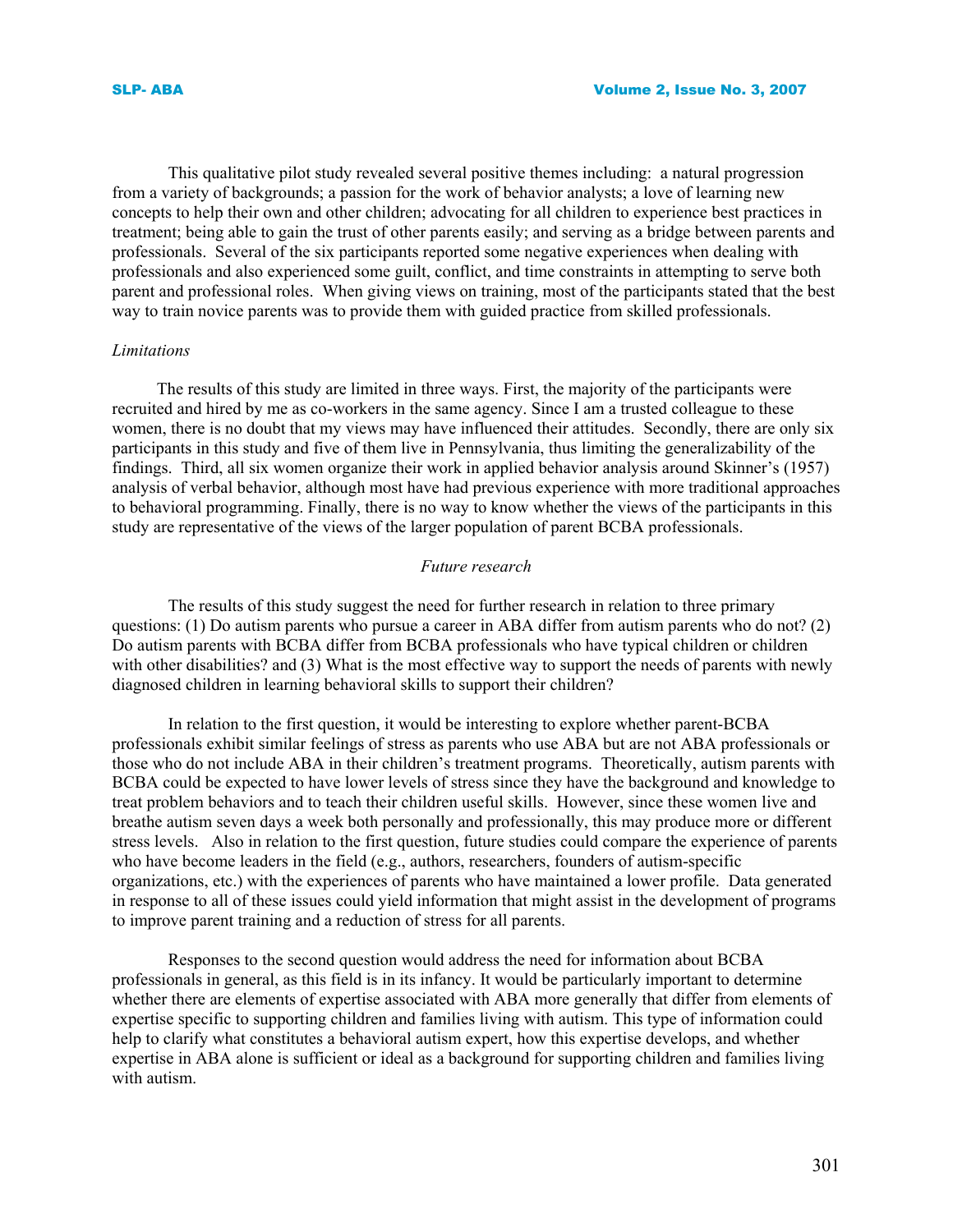Finally, much more research is needed to find the most effective and efficient methods for training parents of newly diagnosed children with autism, since parents are pivotal to their child's success. The bottom line of all this research is to improve the lives of children and families living with autism. Helping parents to learn behavioral techniques for teaching positive skills (such as language) and for reducing problem behaviors (such as aggression) is likely to have the most direct positive influence on the quality of life for families living with autism.

#### *References*

- Barbera, M.L. & Kubina, R.M. (2005). Using transfer procedures to teach tacts to a child with autism. *The Analysis of Verbal Behavior, 21,* 155-161.
- Barbera, M.L. & Rasmussen, T. (2007). *The Verbal Behavior Approach: How to teach children with autism and related disorders.* London: Jessica Kingsley Publishers.

Benner, P. (2001). *From novice to expert*. Upper Saddle River, N.J.: Prentice Hall Health.

- Bettelheim, B. (1967). *The empty fortress: Infantile autism and the birth of self*. New York: Free Press.
- Carmichael, M. (06, November 27). A terrible mystery. *Newsweek, 52-53.*
- Cashin, A. (2004). Painting the vortex: the existential structure of the experience of parenting a child with autism. *International Forum of Psychoanalysis, 13,* 164-174.
- Cooper, J. O., Heron, T. E., & Heward, W. L. (2007). *Applied behavior analysis.*. Upper Saddle River, N.J.: Prentice-Hall, Inc.
- Dall'Alba, G., & Sandberg, J. (2006). Unveiling professional development: A critical review of stage models. *Review of Educational Research, 73*(3), 383-412.
- Dillenburger, K., Keenan, M., Gallager, S., & McElhinney, M. (2002). Autism: Intervention and parent empowerment. *Child Care in Practice, 8,* 216-219.
- Dreyfus, H. L., & Dreyfus, S. E. (1986). *Mind over machine: the power of human institution and expertise in the era of the computer*. New York: Free Press.
- Dreyfus, S.E., & Dreyfus, S.E. (1980)A Five-Stage Model of the Mental Activities involved in Directed Skill Acquisition. Operations Research Center Report
- Dunlap, G., & Fox, L. (1999). Supporting families with young children with autism. *Infants and Young Children, 12*(2), 48-54.
- Glass, P. (2001). Autism and the family: A qualitative perspective. *Dissertation Abstracts International, 65* (09), 3287A.
- Gray, D. E. (2002). Ten years on: A longitudinal study of families of children with autism. *Journal of Intellectual and Developmental Disabilty, 27*(3), 215-222.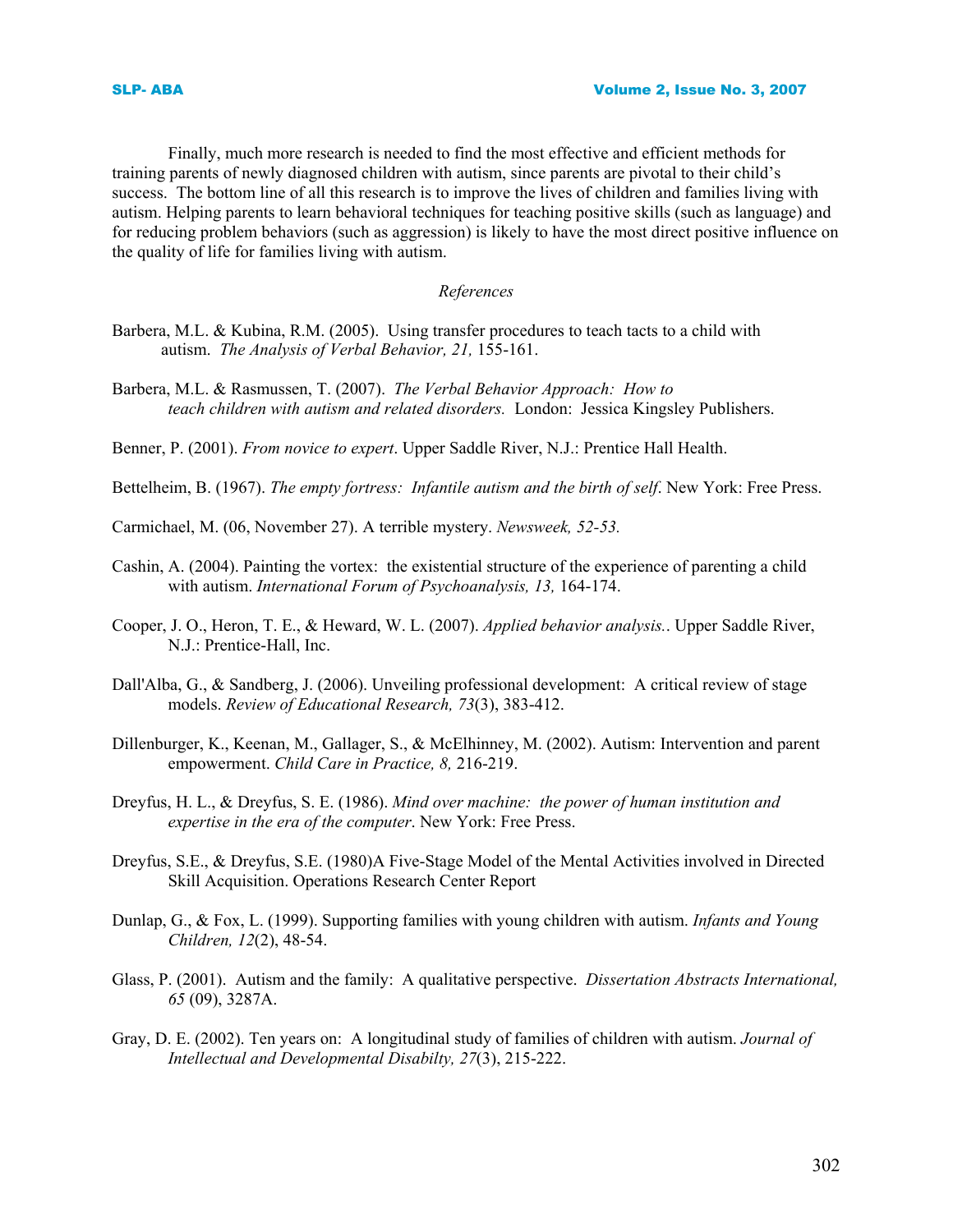- Hastings, R. P., & Beck, A. (2004). Practitioner review: Stress intervention for parents of children with intellectual disabilities. *Journal of Child Psychology and Psychiatry, 45*(8), 1338-1349.
- Hastings, R. P., Kovshoff, H., Ward, N. J., Espinosa, F., Brown, T., & Remington, B. (2005). Systems analysis of stress and positive perceptions in mothers and fathers of pre-school children with autism. *Journal of Autism and Developmental Disorders, 35*(5), 635-644.
- Horner, R. H., Carr, E. G., Strain, P. S., Todd, A. W., & Reed, H. K. (2002). Problem behavior interventions for young children with autism: A research synthesis. *Journal of Autism and Developmental Disabilities, 32*(5), 423-446.
- Howard, J., Sparkman, C., Cohen, H., Green, G., & Stanislaw, H. (2005). A comparison of intensive behavior analytic and eclectic treatments for young children with autism. *Research in Developmental Disabilities, 26,* 359-383.
- Hutton, A. M., & Caron, S. L. (2005). Experiences of families with children with autism in rural New England. *Focus on Autism and Other Developmental Disabilities, 20*(3), 180-189.
- Jacobson, J.W., Mulick, J.A., & Green, G. (1998). Cost-benefit estimates for early intensive behavioral intervention for young children with autism—general model and single state case. *Behavioral Interventions*, 13, 201-226.
- Johnson, K.M. (2006). The effects of autism on families and educators: A case study. *Dissertations Abstracts International,* UMI 3205719.
- Kantrowitz, B., & Scelfo, J. (06, November 27). What happens when they grow up? *Newsweek,* 47-53.
- King, G. A., Zwaigenbaum, L., King, S., Baxter, D., Rosenbaum, P., & Bates, A. (2006). A qualitative investigation of changes in the belief systems of families of children with autism or Down syndrome. *Child Care, Health, and Development, 32*(3), 353-369.
- Kuhn, J. C. & Carter, A.S. (2006). Maternal self-efficacy and associated parenting cognitions among mothers of children with autism. *American Journal of Orthopsychiatry*, 76 (4), 564-575.
- Levy, S., & Hyman, S. (2003). Use of complimentary and alternative treatments for children with autistic spectrum disorders is increasing. *Pediatric Annals, 32*(10), 685-691.
- Lovaas, O.I. (1987). Behavioral treatment and normal educational and intellectual functioning in young autistic children. *Journal of Consulting and Clinical Psychology, 55,* 3-9.
- Maurice, C. (1993*). Let me hear your voice: A family's triumph over autism*. New York: Knopf.
- Maurice, C., Green, G. & Luce, S.C. (1996). *Behavioral intervention for young children with autism: A manual for parents and professionals.* Austin, TX: Pro-Ed.
- McEachin, J. J., Smith, T., & Lovaas, O.I. (1993). Long-term outcome for children with autism who received early intensive behavioral treatment. *American Journal of Mental Retardation, 97,* 359-372.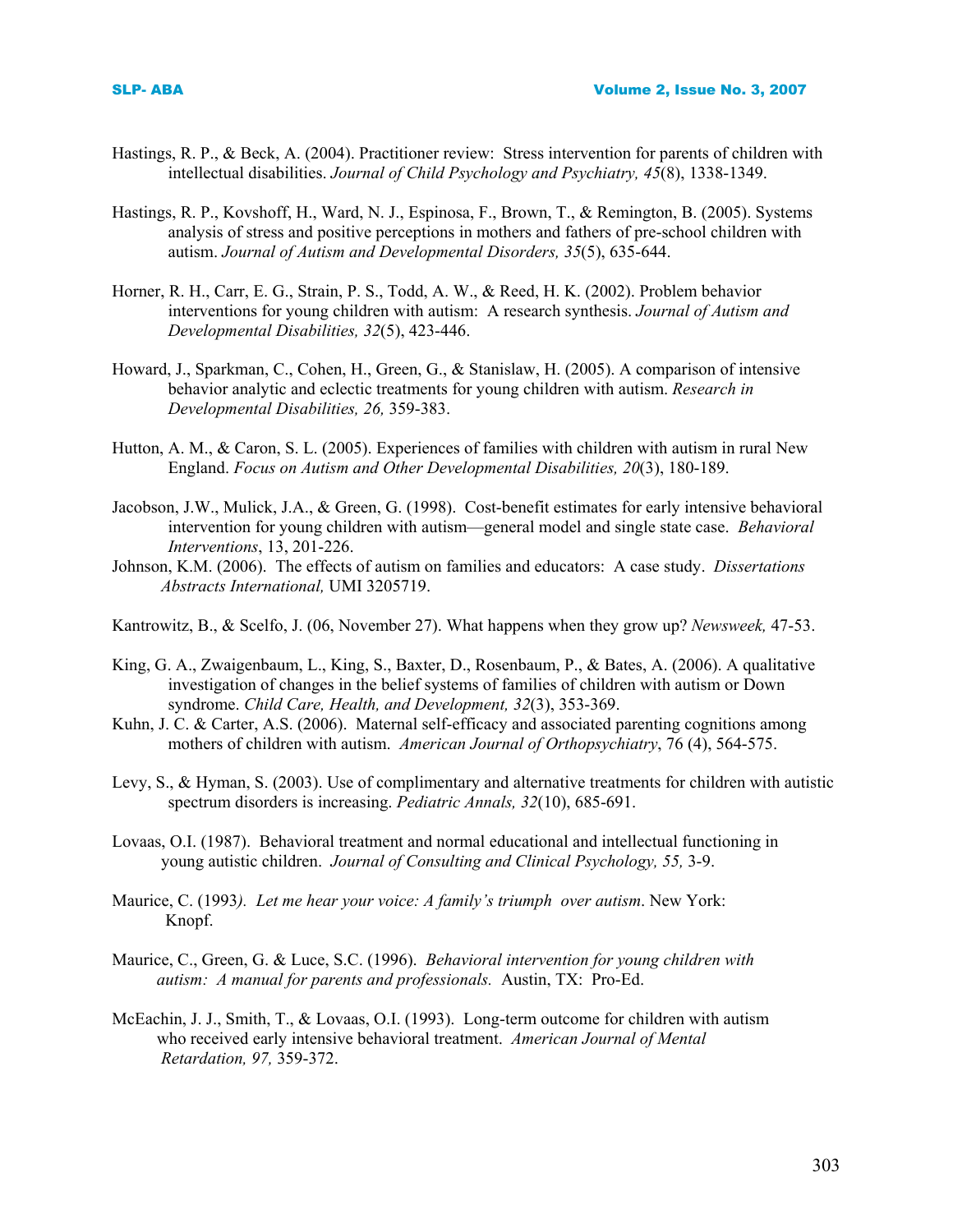- National Institute of Child Health and Human Development. (2001). *Autism facts* (NIH Publication No. 01-4962 ed.) Rockville, MD: National Institutes of Health: Author.
- New York State Department of Heath, Early Intervention Program (1999). *Clinical practice guideline: Report of the recommendations: Autism/PDD, assessment and intervention for young children.* Albany, NY: author.
- Pennsylvania Verbal Behavior Project: Family Handbook. Retrieved September 25, 2006 from: http://www.pattan.net/files/Autism/VerbalBeh0106.pdf.
- Perry, R, Cohen, I., *&* DeCarlo, R (1995). Case study: Deterioration, autism, and recovery in two siblings. *Journal of American Academy Child Adolescent Psychiatry, 34(2).*
- Rimland, B. (1964). *Infantile autism*. London: Meredith Publishing.
- Shook, G. L. (2005). An examination of the integrity and future of Behavior Analyst Certification Board credentials. *Behavior Modification, 29,* 562-574.
- Shook, G. L., Johnston, J. M., & Mellichamp, F. (2004). Determining essential content for applied behavior analyst practitioners. *The Behavior Analyst, 27,* 67-94.
- Shook, G. L., & Neisworth, J. T. (2005). Ensuring appropriate qualifications for Applied Behavior Analyst Professionals: the behavior analyst certification board. *Exceptionality, 13*(1), 3-10.
- Shook, G. L., Rosales, S. A., & Glenn, S. (2002). Certification and training of behavior analyst professionals. *Behavior Modification, 26,* 27-48.
- Singh, N. N., Lancioni, G. E., Winston, A.S., Fisher, B. C., Wahler, R. G., McAleavey, K., et al. (2006). Mindful parenting decreases aggression, noncompliance, and self-injury in children with autism. *Journal of Emotional and Behavioral Disorders, 14*(3), 169-177.
- Skinner, B.F. (1957). *Verbal Behavior*. Englewood Cliffs, N.J.: Prentice Hall.
- Symon, J. (2005). Expanding interventions for children with autism. *Journal of Positive Behavior Interventions, 7*(3), 159-173.
- United States Surgeon General. (2000). *Report of the Surgeon General*. Retrieved December 1, 2006, from http://www.surgeongeneral.gov/library/mentalhealth/chapter3/sec6.html#autism.
- Warkomski, F. (2000). Applied behavior analysis credential program in Pennsylvania and beyond. *Behavior Analyst Today, 1*(1), 18-20.
- Weiss, M. J. (2007). A Review of Mary Lynch Barbera & Tracy Rasmussen's The Verbal Behavior Approach: How to teach children with autism and related disorders. *Journal of Early and Intensive Behavior Intervention, 4* (2), 526-531.
- Weiss, M. J., & Delmolino, L. (2006). The relationship between early learning rates and treatment outcome for children with autism receiving intensive home-based Applied Behavior Analysis. *The Behavior Analyst Today, 7*(1), 96-116.